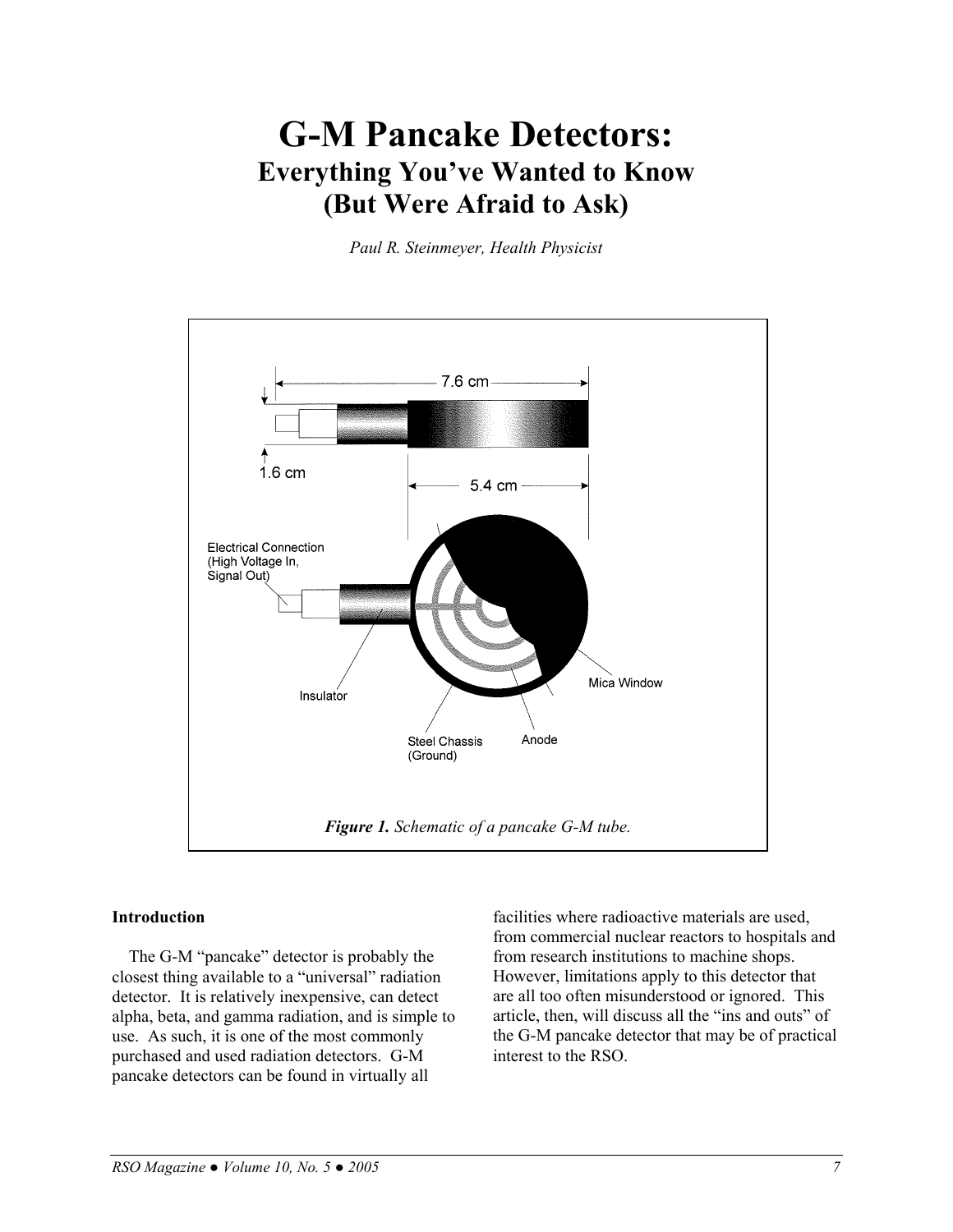#### **Operating Principles**

The G-M counter is one of the oldest radiation detector types in existence. It was introduced by Hans Geiger and Walter Müeller in 1928, hence the abbreviation "G-M." (Note: If a person refers to a G-M counter or detector as a "Geiger counter," it immediately pegs him or her as a nuclear novice.)

In its simplest form, a G-M tube consists of a sealed metallic tube (usually steel) filled with a counting gas. A counting gas is one that ionizes by releasing an electron when a particle or photon interacts with it. A small wire or plate (called the anode or positive terminal) is suspended in the center of the tube, electrically insulated from the case. A high voltage is applied between the anode and the cylinder wall (called the cathode, or negative terminal). If the voltage is sufficiently high, any radiation that interacts with the gas will produce an electronic pulse, which can then be recorded by a counting instrument. (See the G-M region of the six-region curve shown on page 16 for more information on how voltage affects the operation of all gas-filled radiation detectors).

In all G-M detectors, essentially every gas molecule is ionized, so the size of this pulse will be the same regardless of the energy of the radiation that caused the pulse. For this reason, G-M detectors cannot electronically distinguish between alpha, beta, and gamma radiation and no isotopic identification can be performed directly.

### **Construction**

Although the G-M tube has evolved over the years, the fundamental design has remained unchanged. The sizes and shapes of G-M tubes, and formulations of the counting gasses used are changed to optimize G-M tubes for specific applications. The G-M pancake is one such optimization.

The shape of the tube itself is the reason for the nickname "pancake" detector. At about 2 inches across and only a little more than a half-inch thick, it does bear some resemblance to a small

but thick pancake. The term is also suitable for distinguish-ing it from the other common type of G-M tube, the "hot dog." On the active "face" of the G-M pancake tube a thin layer of mica is substituted in place of steel. Due to the lower density and thickness of mica compared to the steel case, this "window" allows the passage of most alpha and beta particles into the counting region of the tube where they can interact with the counting gas and be detected. Only the lowest energy alphas and betas are stopped. See Figure 1 for a schematic drawing of a typical G-M pancake tube.



G-M pancake tubes can be purchased from at least three manufacturers in the United States: OOB Detectors, LND Detectors, and the Nuclear Research Corporation. Several other companies also sell these tubes. Most manufacturers' G-M pancake tubes are, effectively, interchangeable.

Virtually all instrument manufacturers sell one or more detectors that utilize a pancake G-M tube. For example, Ludlum Measurements sells the 44-9, Bicron sells the PGM probe, and Thermo Electron Corporation sells the HP-260. These typically consist of a flat cylinder that houses the tube and a smaller cylindrical handle that extends off at a slight angle.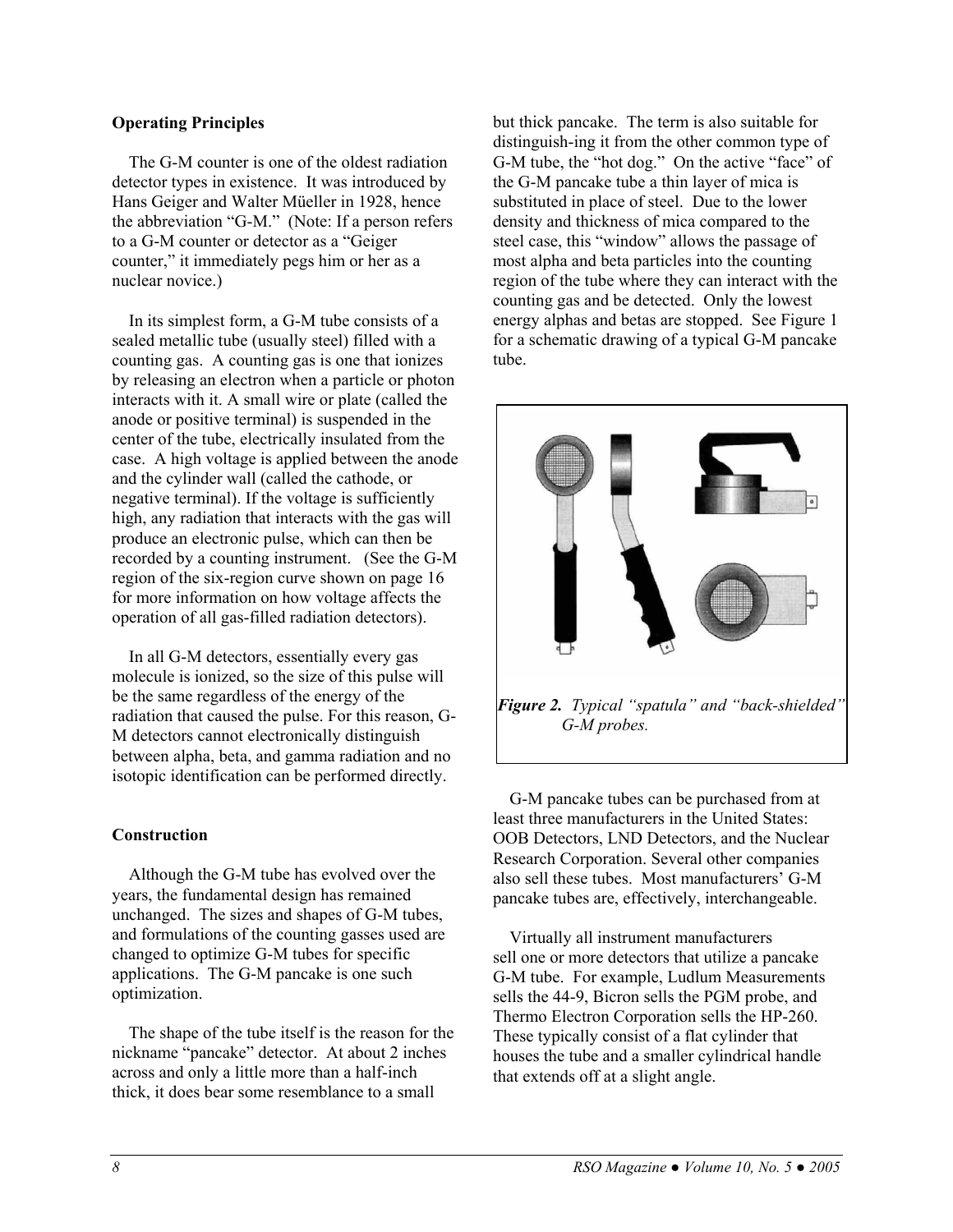G-M pancake tubes are also used in other configurations, including back-shielded probes (to reduce background in personnel frisking) and in sample counters. Figure 2 shows drawings of some typical G-M pancake detector configurations. It must be used, of course, in conjunction with a count-rate meter.  $=17.5\%$ 

Another configuration for pancake G-M detectors becoming increasingly common is that of an integrated unit. In these both the detector, electronics, and display are included in the same relatively small case. This configuration was pioneered most successfully by SE International with their *Inspector*, and later copied by Ludlum Measurements and others.

#### **Beta Response**

The primary purpose for which the G-M pancake is intended is the detection of surface contamination from beta-emitting isotopes such as  $^{14}C$ ,  $^{32}P$ , and  $^{35}S$ . As such, it should be used with an instrument with a cpm scale. The mica window has a density thickness of about 1.4 to 2.0  $mg/cm<sup>2</sup>$ , so any beta particle must be in excess of about 60 keV to be able to penetrate the window and be detected in the counting gas.

A different *efficiency* for each isotope will be noted, however. Efficiency is the number of ionization events or "counts" the detector registers for each actual disintegration that occurs in the source, and is expressed as a fraction of counts per disintegration. Efficiency is determined as shown in this equation:

$$
Efficiency = \frac{cpm_{source} - cpm_{background}}{dpm_{source}}
$$

So, if my G-M pancake detector has a background of 50 cpm and I have a source that has a certified activity of 34,000 dpm and reads 6000 cpm on my meter, the efficiency is:

disintegration  $0.175$  counts 34,000 dpm  $6000$  cpm  $-50$  cpm Several things affect the observed efficiency. The first is geometry, or the shape of the

radioactive material being measured and the angles at which the radiation is emitted compared to the size (i.e., area), shape, and configuration of the detector. Imagining a small (i.e., small relative to the size of the detector) beta check source, the beta particles will be emitted more-orless evenly about a  $360^{\circ}$  solid angle (i.e.,  $4\pi$ ) steradian). If the G-M pancake detector is placed against this source, however, only half of the beta particles (at best) will be emitted in the direction of the detector, making the G-M pancake a " $2\pi$ " detector. Assuming that only one beta particle is emitted for each disintegration, then the best possible and theoretical maximum efficiency is 0.50 counts/disintegration or 50%.

Other geometry factors that interfere with the quantification of radioactive material occur as the size of the source of radiation increases to equal or exceed the size of the detector. These are beyond the scope of this article, but are discussed in some detail in NCRP  $112$ <sup>[1]</sup>

Instrument manufacturers will often advertise a detector's efficiency in a  $2\pi$  steradian, making it appear that their detector is twice as efficient as it really is. In comparing two like detectors from different manufacturers, be sure to check whether efficiencies for both are presented in the same geometry. Similarly, if you see an instrument advertised with efficiency given in a  $2\pi$  steradian, be sure to divide that efficiency in half for an approximation of the efficiency you will actually be able to use.

Another factor that will affect efficiency is the *energy* of the radiation being detected. For the moment, we will deal only with beta particles that are emitted over a range from zero to some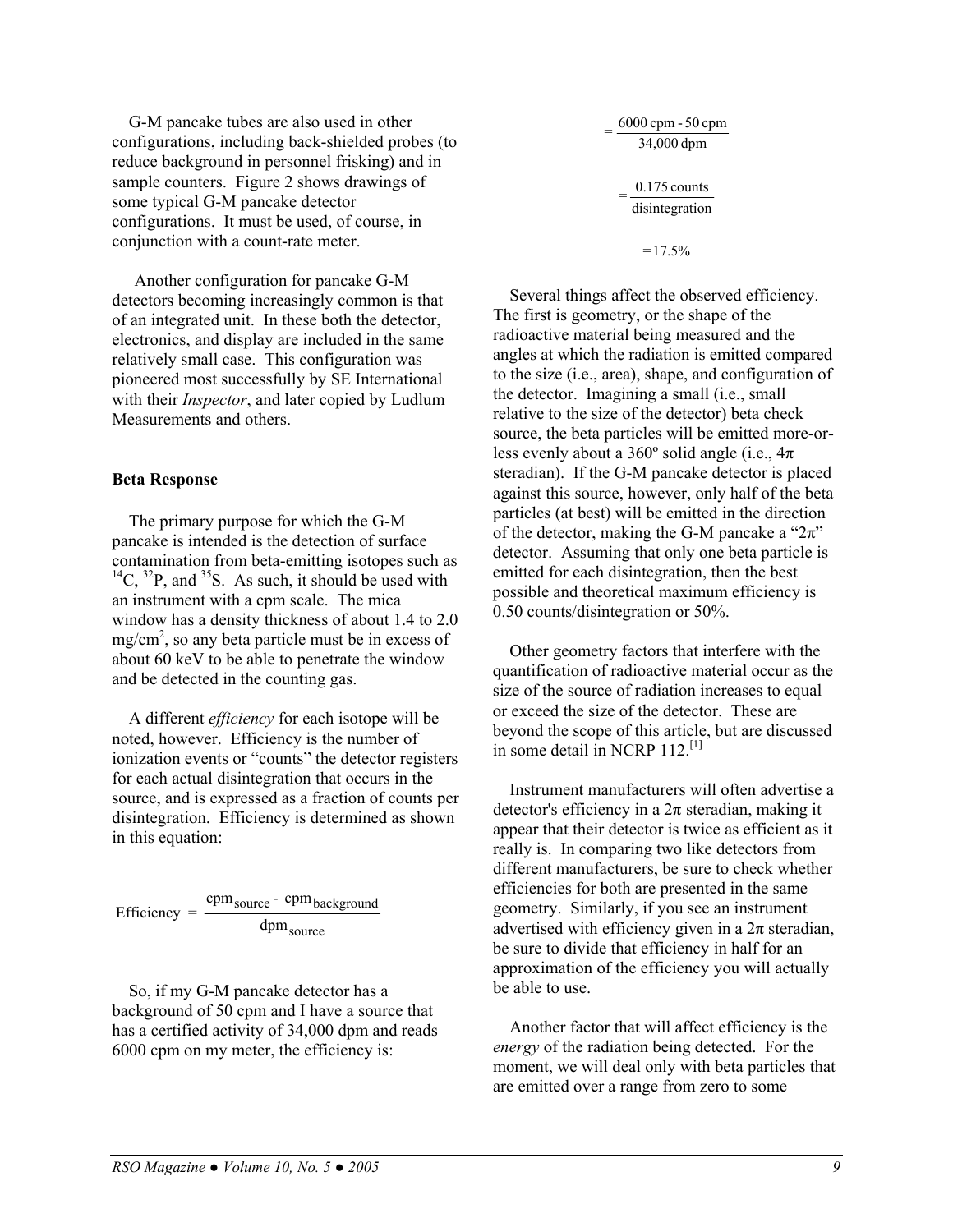maximum energy (measured in kilo electron volts, or keV) that is specific to each particular isotope. Once a beta particle is emitted, it begins to lose its kinetic energy as it travels by interacting with air molecules, the protective screen covering the detector, and the mica window of the G-M pancake tube.

Only after passing through these barriers and entering the interior of the tube can the beta particle interact with the counting gas and be detected. The tritium (or  ${}^{3}H$ ) beta has a maximum energy of 18.6 keV; it can only travel 1/6 of an inch in air. It *cannot* penetrate the mica window of a G-M pancake detector. Even though tritium is a pure beta emitter, the efficiency of all G-M pancake detectors for tritium is exactly zero, regardless of how much tritium may be present.

It is interesting to note that occasionally a manufacturer will advertise a G-M pancake as having an "intrinsic efficiency of nearly 100%." This is true, but it only means that once the beta particle *has entered the G-M tube* it will almost certainly be counted. It can be understood, then, that the greater the energy of the particle, the more likely it is to penetrate the barriers and make it into the active region of the tube to be detected.

For all practical purposes,  $^{14}C$  is the lowest energy beta emitter that can be quantified with a G-M pancake detector. The maximum energy  $(E_{\text{max}})$  of the <sup>14</sup>C beta is 156 keV, and a typical efficiency with a G-M pancake detector is about 4%. One of the highest energy common beta emitters is  ${}^{90}Sr-{}^{90}Y({}^{90}Y E_{max} = 2,281 \text{ keV})$ , for which the typical efficiency is around 20%.

(Since  $90$ Sr and  $90$ Y are in secular equilibrium it can get complicated expressing efficiency. I double the reported "one isotope" activity to account for the presence of the other and *always* refer to it as  $\mathrm{^{90}Sr}^{-90}Y$  or  $\mathrm{^{90}Sr/Y}$ . The reported efficiency ends up being the roughly average of the two isotopes, weighted a bit in favor of the  $^{90}Y.$ 

It turns out that the efficiency is proportional to the maximum beta energy in a reasonably regular linear fashion, as can be seen in Figure 3. It should be noted that there is a "top end" to observed efficiency. The efficiency for a G-M pancake detector will generally never exceed 25 or 30%, regardless of the particle energy.

If efficiencies for two isotopes with different maximum energies are known, the efficiency for a third isotope with an  $E_{\text{max}}$  between the first two can be approximated by linear interpolation. It is always best (though not always possible) to determine efficiency with a calibration source of the exact isotope that you will be trying to detect.

The final major influence on efficiency is the distance between the calibration source and the detector. For example, if an efficiency is determined with the source at 1 cm from the detector (as is common in calibrations), then the activity determined for a spot of contamination measured with the detector in contact with the surface will result in an overestimate of the quantity of radioactive material spilled.

Going the other way, if efficiency is determined with the calibration source *in contact* with the detector and the detector is used to count swipes in a constant-geometry holder which puts some small *distance* between the detector and the swipe, an underestimate of the activity present will occur. The point is that you must determine a detector's efficiency in the same way that the detector will be used "in the field."

A good rule of thumb is to calibrate *and* count at a distance of 1 cm from the window of the detector. Calibrating and counting with the source "in contact" with the entry window should not be done.

#### **Alpha Response**

It seems to be commonly overlooked or forgotten that G-M pancake detectors can also detect alpha particles with energies greater than 3 MeV (mega electron volts), which includes most common alpha emitters. Efficiency for alpha particles is about 15%; there is much less variation in efficiency based on differing energies for alpha particles than for beta particles. There is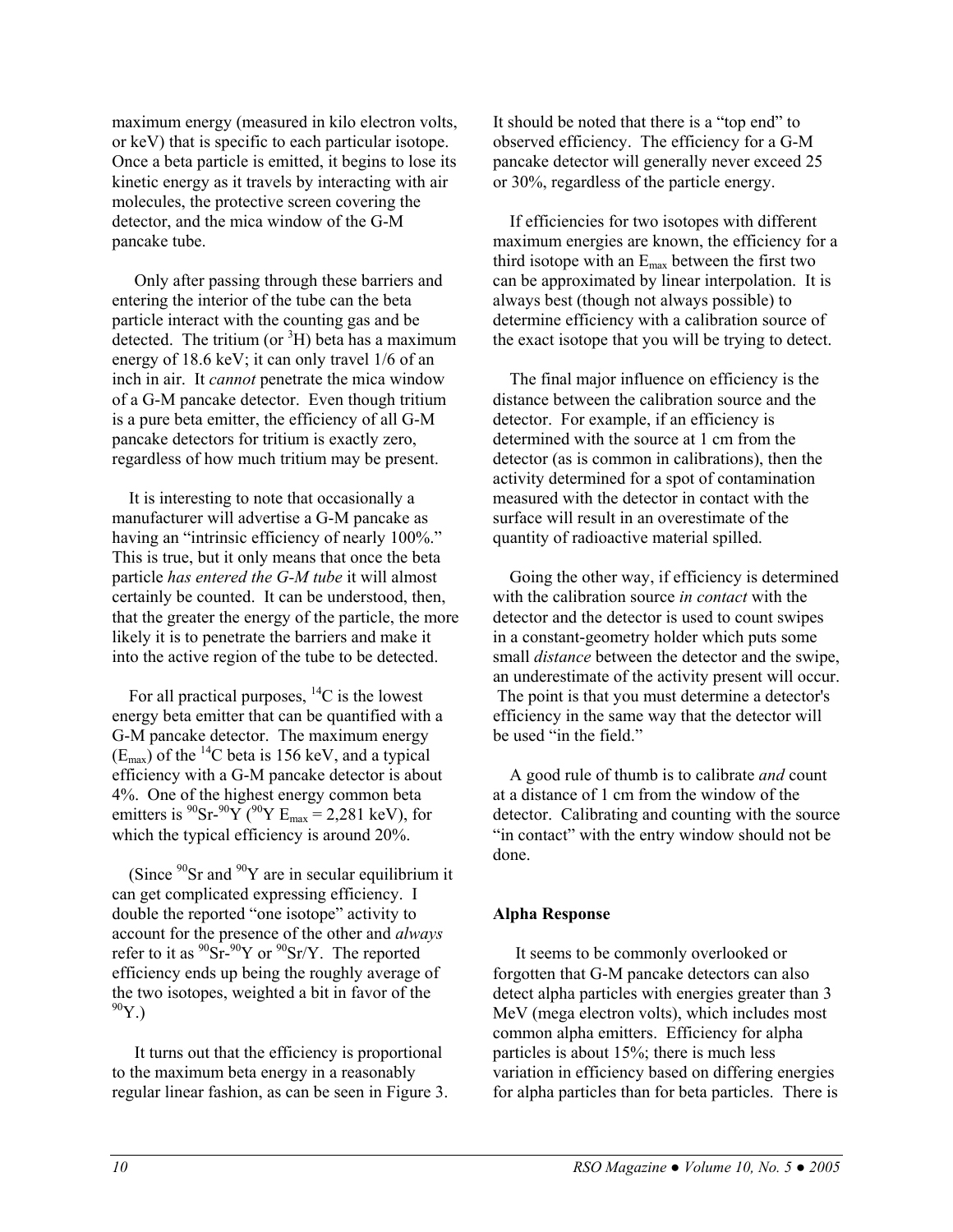still no method, however, for electronically differentiating between alpha and beta activity. Any measurement made will include beta plus alpha.

#### **Gamma Response**

G-M pancake detectors are sensitive to gamma and x radiation, but they are not generally preferred for assessing exposure rates, i.e., in units of mR/h or µR/h. Due to the shape of the tube and the fact that the density and thickness of the walls of the tube are irregular (the mica window on one side, the heavy steel case on the other), the response to a gamma or x-ray field will be dependent on the orientation of the detector in that field. Informal testing in our calibration laboratory has demonstrated that this effect is not huge.

Another factor concerning G-M pancake response to gamma and x radiation is the fact that it is extremely dependent on the energy of the radiation. Figure 4 shows a typical G-M pancake "energy-response curve." Exposure-rate instruments are normally calibrated to  $137Cs$ (primary gamma energy 662 keV), so that point on the curve is at a relative response of "1." Were you to use this detector to survey an x-ray machine with an x-ray energy of 50 keV, the detector would indicate an exposure rate 450% greater than was actually there, due to the over response of G-M detectors to low-energy photons.

So, although G-M pancake detectors should not be used to quantify gamma or x-ray fields, the last example does suggest an application. The relatively large surface area of the G-M pancake tube and the over-response to lower photon energies, make it a good choice to *survey* x-ray

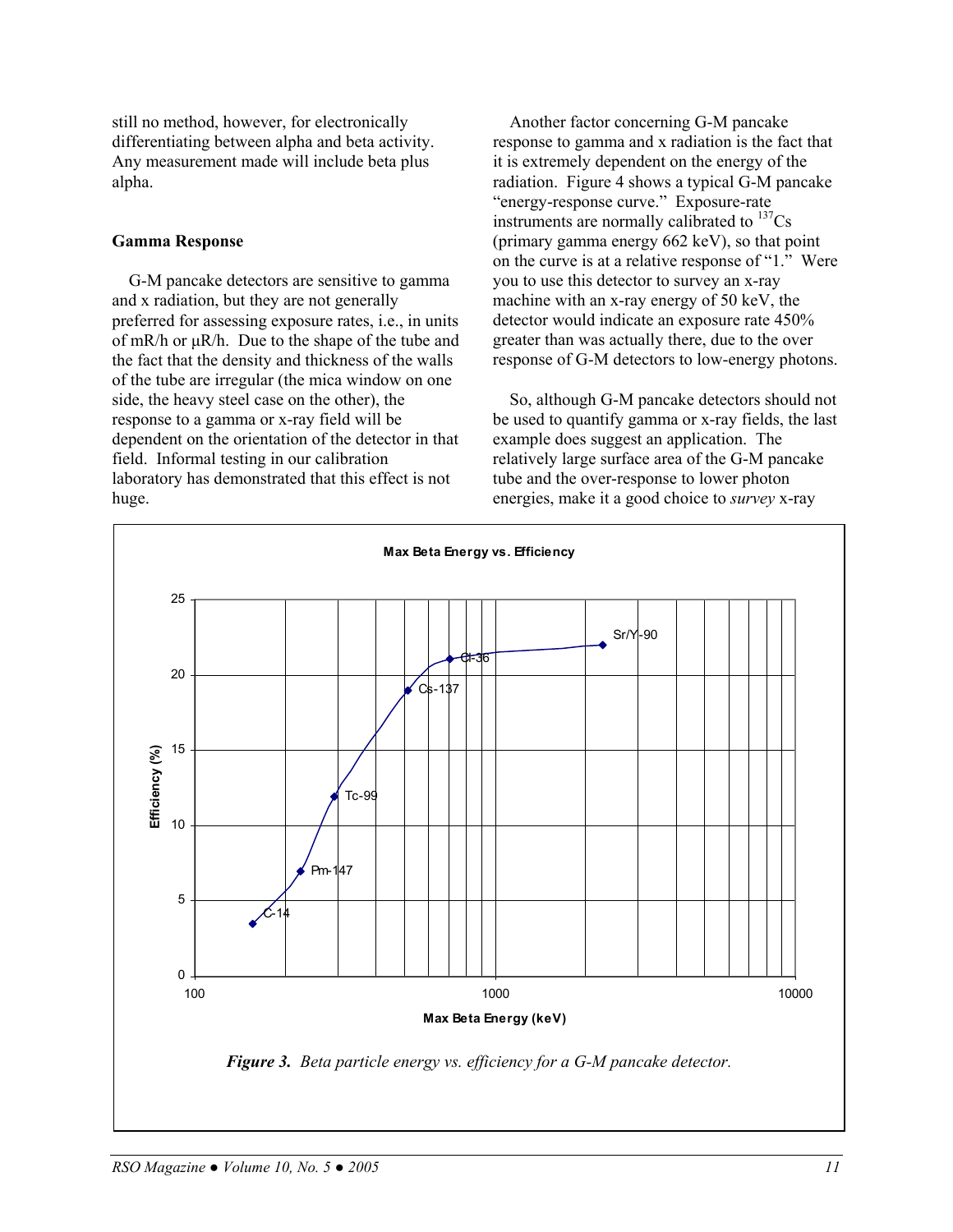machines for leakage; if any is found, another instrument can be used to then *quantify* that leakage.

People often ask if G-M pancake detectors can be used for <sup>125</sup>I. The answer is generally not. The *efficiency* for gamma radiation remains quite low. The over-response discussed above is only relative to other gamma energies. Measured efficiency for  $^{125}$ I is far less than 1%.

#### **ResponseTime**

On a count-rate instrument, the meter needle indicates an instantaneous integrated average of the signal from the detector. The amount of time over which the instrument averages the count rate is the "response time." Response time is also defined as the "time interval required for the

instrument reading to change from 10% to 90% of the final reading (or vice-versa) following a step change in the radiation field at the detector." Many instruments have a switch for going between "fast" and "slow" response times.

On fast response, the interval over which the count rate is average is relatively short. Therefore, the needle will respond quickly to a change in the radiation being measured. Due to the random nature of radioactive decay, however, the needle will not remain steady enough to get a "good reading" of the meter. Using slow response, on the other hand, averages the count rate over a longer period of time so a much steadier needle will be observed. However, it will also take substantially longer (up to 25 seconds) for the instrument to respond to a change in the radiation being measured.

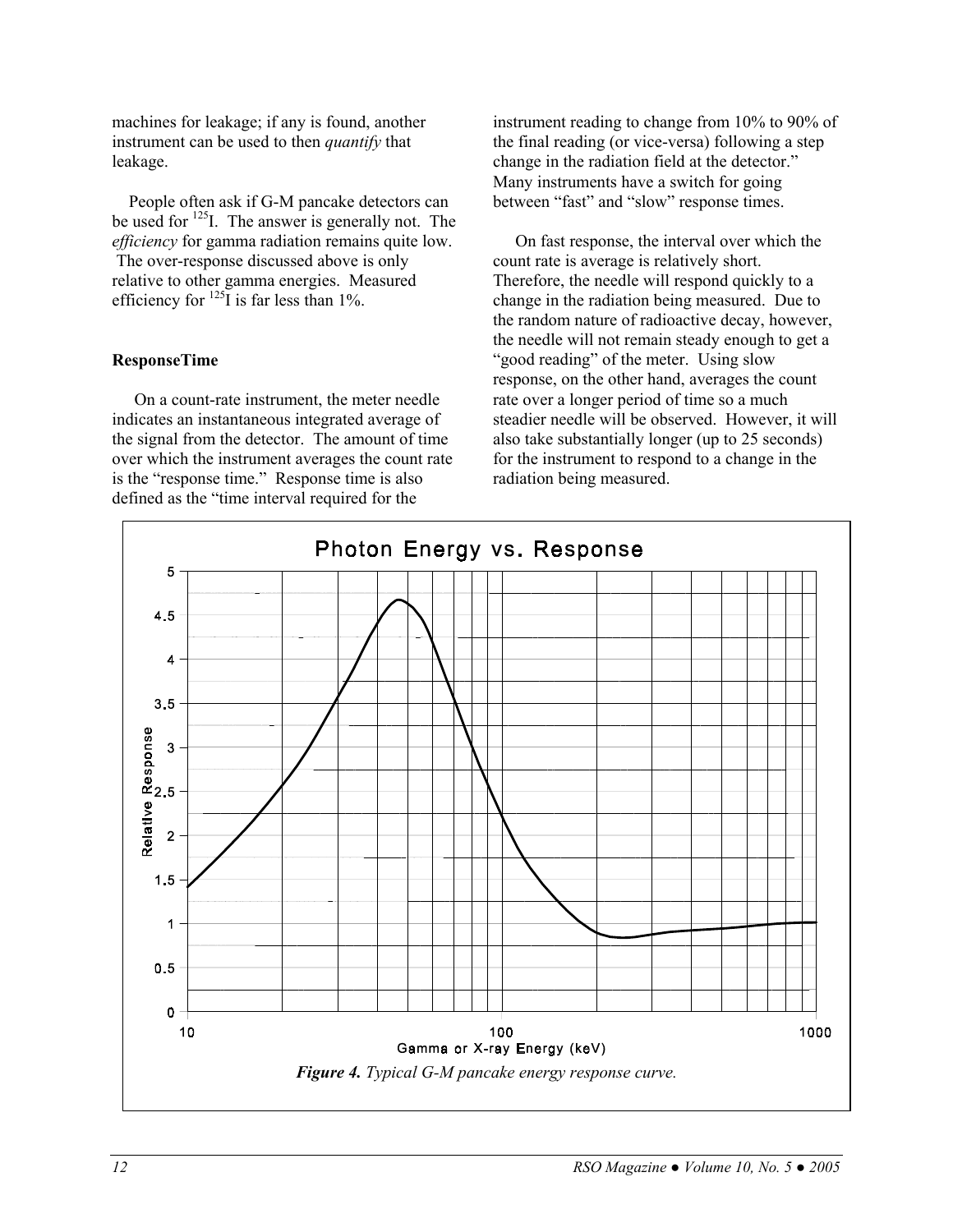#### **Dead Time and Saturation**

When a beta particle (or alpha particle or photon) interacts with the counting gas in a G-M pancake detector, virtually every atom of the counting gas within the tube is temporarily ionized. In takes a length of time on the order of about 200 microseconds for the gas atoms to recombine with electrons and return to ground state. Until a sufficient number of gas atoms have recombined with electrons, it is not possible for another beta particle (or alpha particle or photon) to start a Geiger discharge large enough to be measured by the count-rate meter. This amount of time during which the G-M pancake detector is incapable of registering another event is referred to as "dead time."

 Dead time does not significantly affect G-M pancake detectors at relatively low counting rates (say, less than 50,000 cpm). At relatively high count rates (say, 300,000 cpm), efficiency may be as little as half that found for a lower count rate. See Figure 5 for a graph showing count rate versus efficiency for a G-M pancake detector using a  $137$ Cs source. This is the reason that many count rate instruments have 50,000 cpm as the top end of the highest range. Compensation for this dead time loss can be performed in a number of ways.

One common way to compensate for dead time loss is to determine instrument efficiency during calibration for your isotope of interest over a range of activities. A chart or graph of instrument efficiency versus count rate can be affixed to the

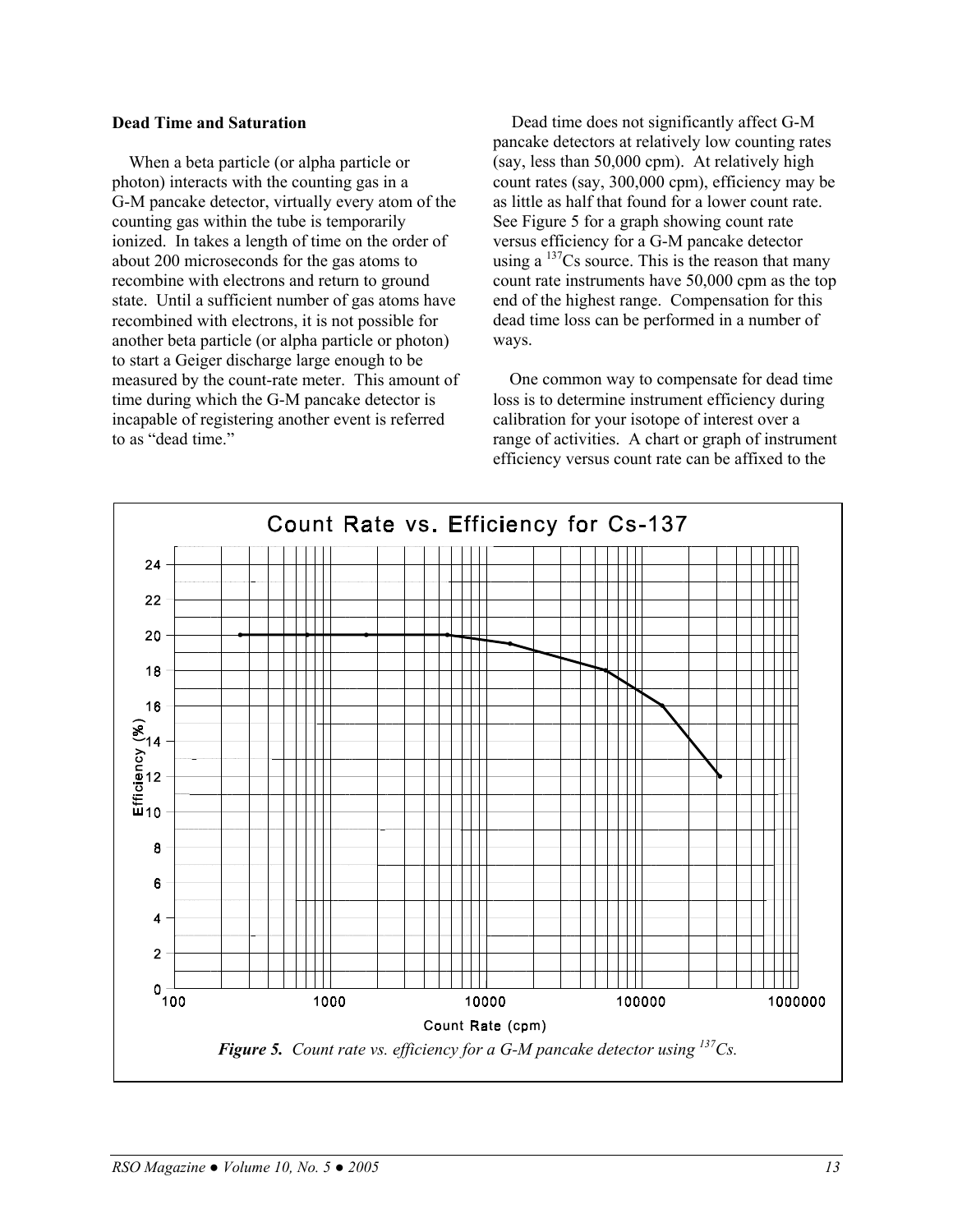instrument or kept with the calibration docmentation. Alternately, many instrument manufacturers offer count rate instruments for use with G-M pancake detectors that are electronically "dead-time compensated." For many facilities, however, the expense of this type of meter, and a more complex calibration, cannot be justified. In general, if you do not have the need to accurately quantify fairly high-activity surface contamination, dead-time compensation need not be a great concern.

In the event that your instrument may be subject to very high count rates, another phenomenon called saturation should be understood. Saturation occurs when the time between each ionizing event is much less than the dead time; the counting gas is essentially kept in an ionized state. The result of this is that in high radiation fields G-M pancake detectors will read zero. Some instruments are available that signal the user of saturation by a light, audible alarm, or some other indication. Saturation of G-M pancake detectors typically occur at around 1,000,000 cpm. Some types of G-M tubes (especially older ones) may be damaged if exposed to saturation levels of radiation, especially for extended periods of time.

#### **Calibration**

Calibration must be performed periodically. This is usually every year, but for some licensees may be more frequent. The instrument should be calibrated with the exact detector with which it will be used. Calibrations should also be performed if any substantial repairs are made to the instrument, such as replacing the G-M detector tube or replacing a transformer. Replacing batteries or a cable of the same length *do not* constitute substantial repair and so do not require re-calibration.

Calibration of an instrument with a G-M pancake detector should consist of three parts. The first, often called pre-calibration, is a check to ensure all the parts of the instrument are mechanically sound and in good enough operating condition to continue with the calibration.

Included in the pre-calibration are a contamination survey of the instrument, a check that the meter is mechanically zeroed, making sure the battery check indicator works properly and that batteries are properly installed, that the audio indicator is working, that the different instrument response times are functioning, and that high voltage is being generated. A "precision check" should also be performed to ensure that the instrument and detector are at least performing "reproducibly."

The next part is the electronic calibration. In this, an electronic pulse generator is used to input pulses at a known rate into the count rate meter. The meter response is then adjusted to accurately reflect the incoming pulse rate. This should be performed at two points on each scale (e.g., H1, H10, etc.), at approximately 20% and 80% of full scale. This is the portion of the calibration where the major adjustments are made (if needed). It is called electronic calibration because the detector is not used in this step; electronic pulses are substituted.

In the final calibration step, the detector is again hooked up to the count rate meter and used to determine efficiency or efficiencies. The source used in efficiency determination should ideally be of the isotope or isotopes that are present at your facility, with activities in the range of what you would expect to need to quantify. Alternately, an efficiency-versus-beta energy chart similar to Figure 3 can be developed. Ideally, the physical size of the calibration source should approximate the size of the samples or surfaces the detector will be used for. For example, if you mostly use the detector to count 1.75-inch diameter wipe samples, then 1.75-inch diameter calibration sources would be best.

Note that an electronic calibration alone is not sufficient to satisfy regulatory requirements. A calibration *must* include exposure of the detector to a known source and activity of radioactive material.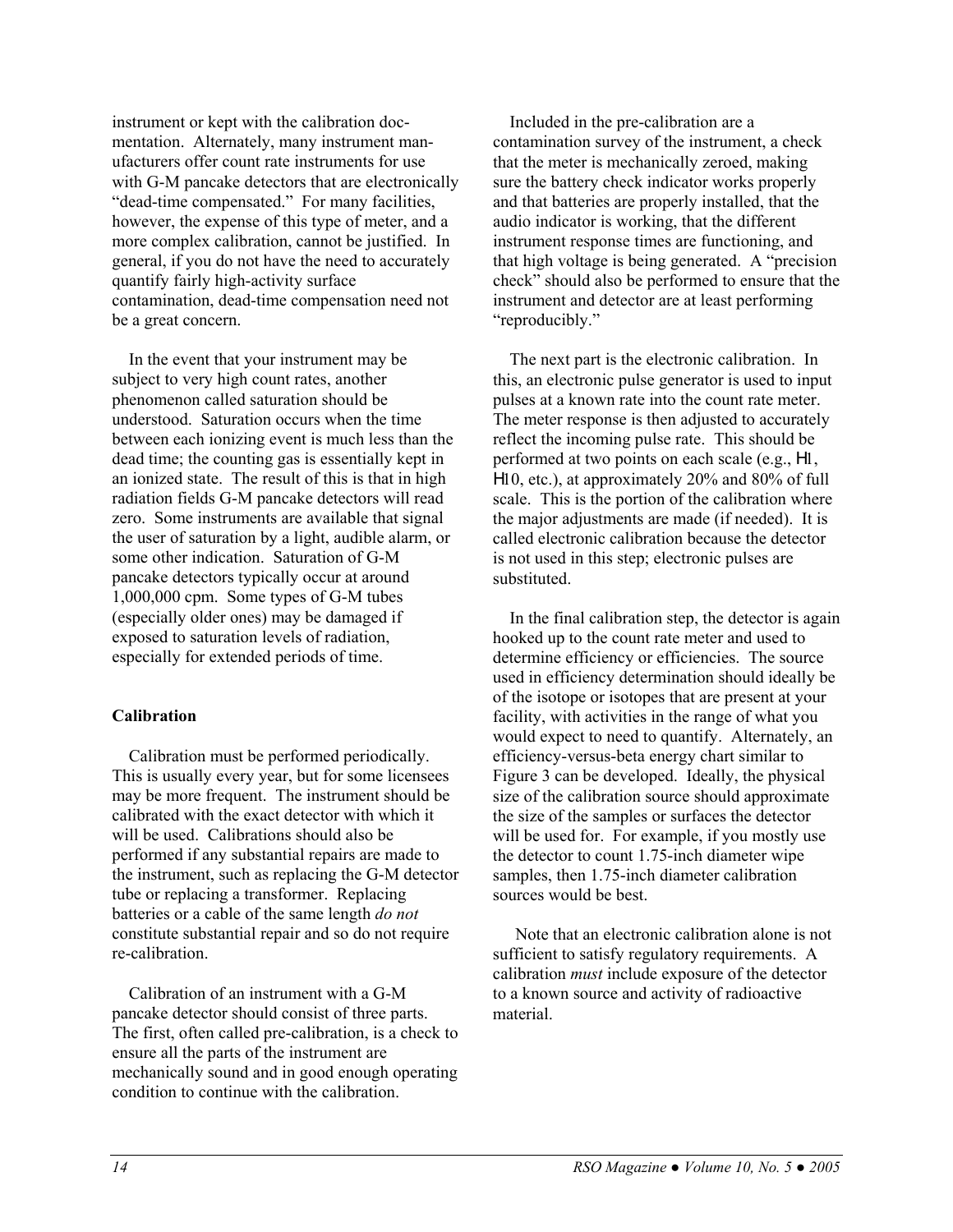When "frisking" a surface, care must be taken not to move the detector so fast that it and the count rate meter are not able to indicate the presence of contamination. Scanning speed should be no more than about two inches, or one detector width, per second. The detector should be held as close to the surface being assessed as practical (e.g., 1 cm) but without touching it, to gain the maximum sensitivity while not contaminating the detector.

Frisking should always be performed with the  $\cdot$  efficient for  ${}^{14}C$ , the activity is: audible indicator "on" so you don't necessarily have to be looking at the meter to notice an increase in the count rate. The instrument response time should be on "fast" when frisking in order to get the quickest needle response to contamination. The response time should be changed to "slow" when quantifying activity (i.e., measuring as opposed to frisking) in order to get the most accurate average of the count rate.

It has been stated previously that there is no electronic method which can be used with a G-M probe to discriminate between different betaemitting isotopes. If, however, a spot of contamination is found with a G-M pancake detector and there is only a very short list of potential isotopes, it is possible to determine whether the isotope is a lower-energy beta emitter (i.e.,  $^{14}$ C or  $^{35}$ S) or not. If a piece of plastic about the thickness of a credit card or driver's license is placed between the contamination and the detector, and the count rate drops off to background, the isotope is probably  ${}^{14}C$  or  ${}^{35}S$ . If counts in excess of background are still observed through the credit card shield, then it is a higherenergy beta emitter.

Surface contamination is expressed in activity per unit area. The active area of a G-M pancake detector is about  $15 \text{ cm}^2$ .

**Use of G-M Pancake Detectors** Activity per detector area is defined as:

$$
= \frac{\text{cpm}_{\text{measured}} \cdot \text{cpm}_{\text{background}}}{\text{efficiency}}
$$

$$
= \frac{\text{activity}}{15 \text{ cm}^2}
$$

For example, if I find a spot of  $^{14}C$ contamination that reads 200 cpm, and my background is 50 cpm and my detector is 3.7%

| 200 cpm - 50 cpm |                                 |
|------------------|---------------------------------|
| 0.037            | counts                          |
|                  | disintegration                  |
|                  | $=$ 4054 dpm/15 cm <sup>2</sup> |

Limits for surface contamination, however, are typically given in units of dpm/*100 cm<sup>2</sup>* . A factor can be added to the equation to convert the area to  $100 \text{ cm}^2$ , as shown by:

$$
= \frac{\text{cpm}_{\text{measured}} \cdot \text{cpm}_{\text{background}}}{(\text{efficiency}) \left( \frac{\text{detector area}}{100} \right)}
$$

$$
= \frac{\text{activity}}{100 \text{ cm}^2}
$$

Using the parameters from this example, activity per  $100 \text{ cm}^2$  would be:

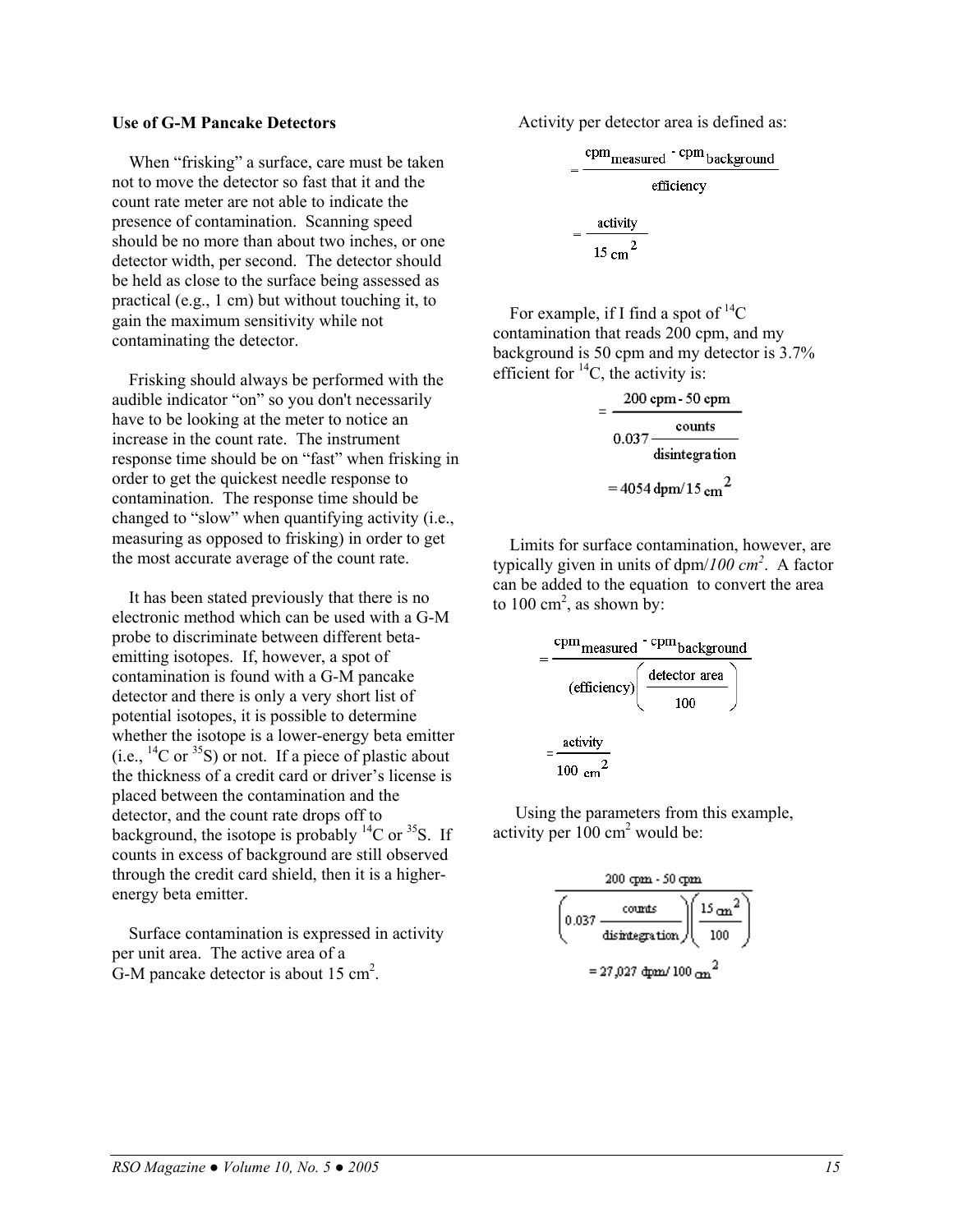

## **The Six-Region Curve for Gas-Filled Detectors**

All gas-filled detectors (including G-M pancake detectors) detect radiation with different characteristics based on the relative applied voltage between the anode and the cathode. Ion chambers, which respond evenly to different energies of radiation, operate in the second region of the curve. Relatively low efficiency is characteristic of this region. As the detector operating voltage is increased, the detector enters the proportional region (region 3), where pulse height is proportional to the energy of the photon or particle that initiated the pulse. Proportional detectors, therefore, can discriminate between different energies of radiation by analyzing the pulse height. As the detector operating voltage continues to increase, the limited proportional region (region 4) is passed through and enters into region 5, the Geiger-Mueller region. In this region all pulse heights are equal and efficiency is relatively high, although counting efficiency will vary based on energy. Finally, the continuous discharge region is entered where the voltage is so high that arcing occurs between the electrodes.

Individual detectors, such as the G-M pancake, are designed to perform optimally in some specific region of this curve. So, while all of these regions can be observed in any gas-filled detector, typically only one will be of any practical use for each specific detector.